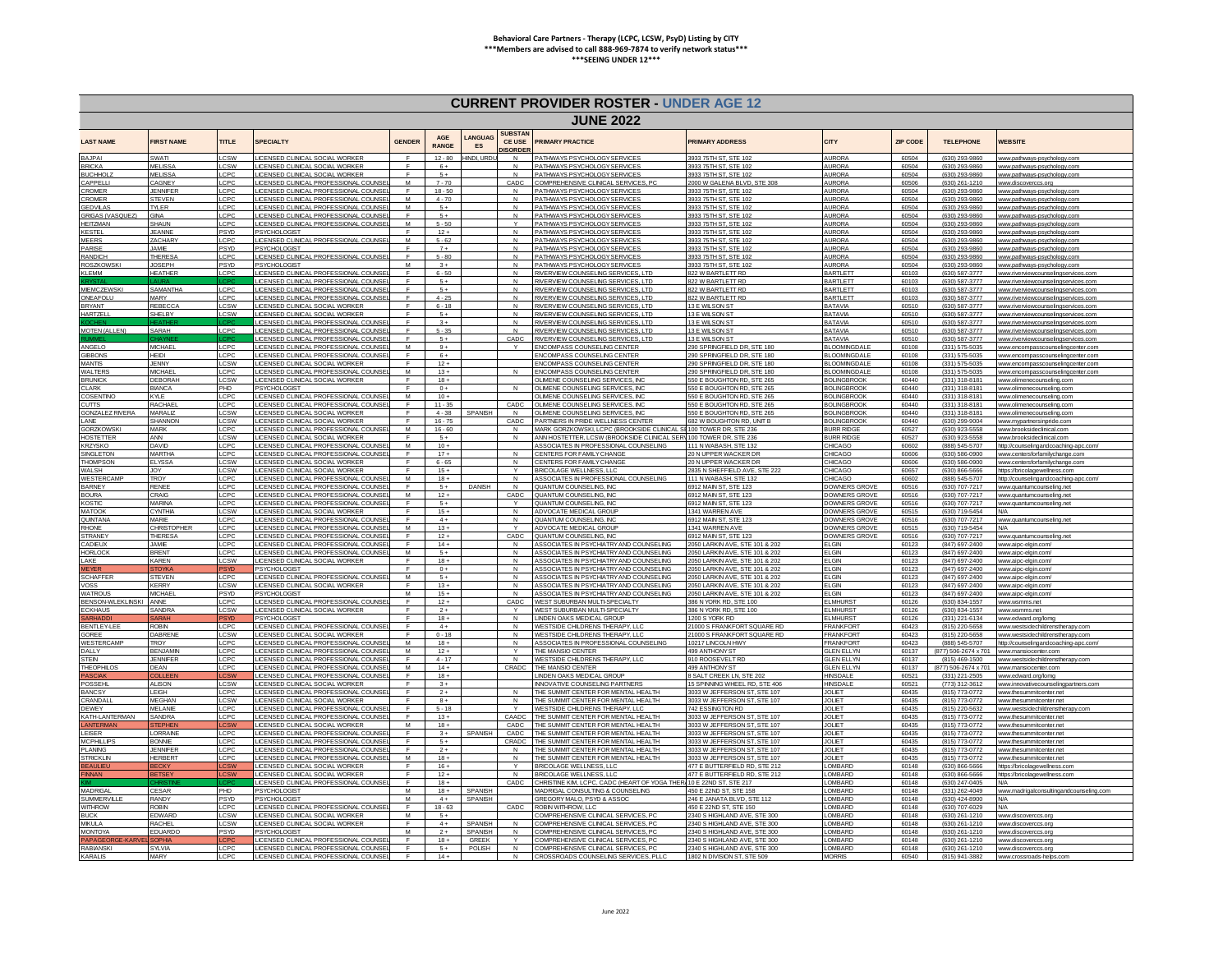| LAASCH               | CRAIG                  | PSYD            | PSYCHOLOGIST                                 | M              | $14 +$         |                |              | CROSSROADS COUNSELING SERVICES, PLLO                                     | 1802 N DIVISION ST, STE 509    | <b>MORRIS</b>            | 60540 | (815) 941-3882       | www.crossroads-helps.com              |
|----------------------|------------------------|-----------------|----------------------------------------------|----------------|----------------|----------------|--------------|--------------------------------------------------------------------------|--------------------------------|--------------------------|-------|----------------------|---------------------------------------|
|                      |                        |                 |                                              | $\mathbb{F}$   |                |                |              |                                                                          |                                |                          |       |                      |                                       |
| <b>ARKETT</b>        | KALEE                  |                 | <b>JCENSED CLINICAL SOCIAL WORKER</b>        |                | $7+$           |                | N            | CROSSROADS COUNSELING SERVICES, PLLO                                     | 1802 N DIVISION ST, STE 509    | <b>MORRIS</b>            | 60540 | (815) 941-3882       | www.crossroads-helps.com              |
| STAMM                | KAY A                  | SW              | LICENSED SOCIAL WORKER                       |                | $13 +$         |                |              | CROSSROADS COUNSELING SERVICES, PLLC                                     | 1802 N DIVISION ST, STE 509    | <b>MORRIS</b>            | 60540 | (815) 941-3882       | www.crossroads-helps.con              |
| ANGEL O              | <b>MICHAEL</b>         | LCPC            | LICENSED CLINICAL PROFESSIONAL COUNSE        | M              | $9+$           |                | $\vee$       | <b>ENCOMPASS COUNSELING CENTER</b>                                       | 1809 N MILL ST. STE G          | NAPERVILLE               | 60563 | $(331) 575 - 5035$   | www.encompasscounselingcenter.com     |
| MOINING!             | <b>GI EN</b>           | LCPC            | LICENSED CLINICAL PROFESSIONAL COLINSE       | M              | $18 +$         |                | CADC         | <b>BARER PSYCHIATRIC GROUP</b>                                           | 1460 BOND ST STE 130           | <b>NAPERVILE</b>         | 60563 | (630) 859-0120       | www.baberpsych.con                    |
| <b>ARDENAS</b>       | <b>KEREN</b>           | <b>IMFT</b>     | LICENSED MARRIAGE AND FAMILY THERAPIST       | F              | $5 - 65$       | <b>SPANISH</b> |              | <b>ENCOMPASS COUNSELING CENTER</b>                                       | 1809 N MILL ST, STE G          | NAPERVILLE               | 60563 | (331) 575-5035       | www.encompasscounselingcenter.com     |
|                      |                        |                 |                                              |                |                |                |              |                                                                          |                                |                          |       |                      |                                       |
| <b>IAZ</b>           | <b>JASMINE</b>         | CSW             | <b>JCENSED CLINICAL SOCIAL WORKET</b>        |                | $10 - 25$      | <b>SPANISH</b> | N            | DVANCED BEHAVIORAL HEALTH SERVICES, LLC                                  | 1952 MCDOWELL RD, STE 30       | NAPERVILLE               | 60563 | (630) 689-1022       | www.advancedbhs.co                    |
| <b>DICKINSON</b>     | <b>ANNE</b>            | LCPC            | LICENSED CLINICAL PROFESSIONAL COUNS         |                | $11 +$         |                |              | CONVENTIONS IN PSYCHIATRY & COUNSELING                                   | 1560 WALL ST, STE 304          | NAPERVILLE               | 60563 | (630) 416-8289       | www.conventionspc.com                 |
| ORJEAN (BOMMI)       | <b>VIDYA</b>           | LCSW            | LICENSED CLINICAL SOCIAL WORKER              | E              | $12 +$         |                |              | VIDYA DORJEAN, LCSW                                                      | 639 S WASHINGTON               | NAPERVILLE               | 60540 | (630) 209-2073       | N/A                                   |
| <b>DOWNING</b>       | KARL (ROBERT           | LCPC.           | LICENSED CLINICAL PROFESSIONAL COUNSE        | M              | $R +$          |                | $\checkmark$ | <b>BARER PSYCHIATRIC GROUP</b>                                           | 1460 BOND ST STE 130           | NAPERVILE                | 60563 | (630) 859-0120       | www.baberpsych.com                    |
| <b>DUDA</b>          | <b>CHRISTINE</b>       | CPC             | LICENSED CLINICAL PROFESSIONAL COUNSEI       | F              | $13 +$         |                | N            | ADVANCED BEHAVIORAL HEALTH SERVICES, LLC                                 | 1952 MCDOWELL RD, STE 305      | NAPERVILLE               | 60563 | (630) 689-1022       | www.advancedbhs.com                   |
|                      |                        |                 |                                              | $\blacksquare$ |                |                |              |                                                                          |                                |                          |       |                      |                                       |
| EARLY                | JILL                   | .CSW            | LICENSED CLINICAL SOCIAL WORKER              |                | $16 +$         |                |              | CONVENTIONS IN PSYCHIATRY & COUNSELING                                   | 560 WALL ST, STE 304           | NAPERVILLE               | 60563 | (630) 416-8289       | www.conventionspc.con                 |
| EISENBER             | LORRAIN                | CP <sub>C</sub> | LICENSED CLINICAL PROFESSIONAL COUNS         |                | $18 +$         |                | CADC         | LORRAINE EISENBERG, LCPC, CADO                                           | 4300 COMMERCE CT, STE 31       | NAPERVILLE               | 60563 | (630) 690-0884       | http://www.eisenbergcounseling.cor    |
| ELLEW                | PETER                  | CPC             | LICENSED CLINICAL PROFESSIONAL COUNSE        | M              | $\Omega$       |                | CADC         | <b>ENCOMPASS COUNSELING CENTER</b>                                       | 1809 N MILL ST. STE G          | NAPERVILLE               | 60563 | (331) 575-5035       | www.encompasscounselingcenter.com     |
| <b>FEDERI EIN</b>    | <b>KRISTEN</b>         | LCPC            | LICENSED CLINICAL PROFESSIONAL COUNSEL       | $\mathsf{F}$   | $13 +$         |                | $\mathsf{N}$ | ADVANCED BEHAVIORAL HEALTH SERVICES LLC                                  | 1952 MCDOWELL RD, STE 305      | NAPERVILLE               | 60563 | (630) 689-1022       | www.advancedbbs.com                   |
| GERVACIO             | ANGEL A                | LCPC            | I ICENSED CLINICAL PROFESSIONAL COUNSEL      | $\blacksquare$ | $10+$          | <b>ITALIAN</b> |              | ASSOCIATES IN PROFESSIONAL COUNSELING                                    | 1804 N NAPER BLVD, STE 370     | NAPERVILLE               | 60563 | (888) 545-5707       |                                       |
|                      |                        |                 |                                              |                |                |                |              |                                                                          |                                |                          |       |                      | http://counselingandcoaching-apc.com/ |
| <b>GIBSON</b>        | SARA                   | <b>CPC</b>      | LICENSED CLINICAL PROFESSIONAL COUNSE        | $\mathsf{F}$   | $10 +$         |                |              | ASSOCIATES IN PROFESSIONAL COUNSELING                                    | 1804 N NAPER BLVD, STE 370     | NAPERVILLE               | 60563 | (888) 545-5707       | http://counselingandcoaching-apc.com  |
| <b>RAY</b>           | I ISA                  | CSW             | LICENSED CLINICAL SOCIAL WORKER              | F              | $15 + 65$      |                |              | LISA GRAY, LCSW (SPALDING CLINICAL SERVICES                              | 1280 ROQUOIS AVE, STE 102      | NAPERVILLE               | 60563 | (630) 305-0464       | www.spclinical.com                    |
| <b>SRINNELL-NOAK</b> | KATHARIN               | 'SYD            | PSYCHOLOGIST                                 |                | $3+$           |                |              | CENTERS FOR FAMILY CHANGE                                                | 35 S WASHINGTON ST             | NAPERVILLE               | 60540 | (630) 586-0900       | www.centersforfamilychange.com        |
| <b>HARMS</b>         | LEE                    | <b>LCSW</b>     | LICENSED CLINICAL SOCIAL WORKER              | M              | $11 +$         |                | N            | ADVANCED BEHAVIORAL HEALTH SERVICES, LLC                                 | 1952 MCDOWELL RD, STE 305      | NAPERVILLE               | 60563 | (630) 689-1022       | www.advancedbhs.com                   |
| HOWARD (WALSH)       | NICOLE                 |                 |                                              | $\mathbf{r}$   | $5 - 18$       |                | N            |                                                                          |                                | <b>NAPERVILE</b>         |       | (630) 689-1022       |                                       |
|                      |                        | LCSW            | LICENSED CLINICAL SOCIAL WORKER              |                |                |                |              | ADVANCED BEHAVIORAL HEALTH SERVICES, LLC                                 | 1952 MCDOWELL RD, STE 305      |                          | 60563 |                      | www.advancedbhs.com                   |
| <b>OHNSEN</b>        | <b>ALLISON</b>         | <b>CPC</b>      | LICENSED CLINICAL PROFESSIONAL C             | $\blacksquare$ | $18 +$         |                |              | ASSOCIATES IN PROFESSIONAL COUNSELING                                    | 1804 N NAPER BLVD, STE 370     | NAPERVILLE               | 60563 | (888) 545-5707       | http://counselingandcoaching-apc.co   |
| OHNSON               | <b>MONIQUE</b>         | LCPC            | LICENSED CLINICAL PROFESSIONAL COUNSE        | F              | $5 - 39$       |                | $\mathsf{N}$ | ADVANCED BEHAVIORAL HEALTH SERVICES, LLC                                 | 1952 MCDOWELL RD, STE 30       | NAPERVILLE               | 60563 | (630) 689-1022       | www.advancedbhs.co                    |
| EEGAI                | OSEPH                  | SYD             | <b>SYCHOLOGIST</b>                           | M              | $13 +$         |                |              | JOSEPH KEEGAN, PSYD (SPALDING CLINICAL SER)                              | 280 IROQUOIS AVE, STE 102      | NAPERVILLE               | 60563 | (630) 305-0464       | www.spclinical.com                    |
| <b>KOLTIS</b>        | <b>SHARON</b>          | CPC             | LICENSED CLINICAL PROFESSIONAL COUNSE        |                | $3+$           |                |              | ASSOCIATES IN PROFESSIONAL COUNSELING                                    | 1804 N NAPER BLVD STE 370      | NAPERVILLE               | 60563 | (888) 545-5707       | http://counselingandcoaching-apc.com  |
|                      |                        |                 |                                              |                |                |                |              |                                                                          |                                |                          |       |                      |                                       |
| <b>CHT</b>           | IAN.                   | LCPC            | LICENSED CLINICAL PROFESSIONAL COUNSE        | E              | $18 +$         |                | CADC         | ASSOCIATES IN PROFESSIONAL COUNSELING                                    | 1804 N NAPER BLVD, STE 370     | NAPERVILLE               | 60563 | (888) 545-5707       | http://counselingandcoaching-apc.com/ |
| MAKI                 | <b>ASHIFY</b>          | <b>CSW</b>      | LICENSED CLINICAL SOCIAL WORKER              | $\blacksquare$ | $11 +$         |                | CADC         | ADVANCED BEHAVIORAL HEALTH SERVICES LLC.                                 | 1952 MCDOWELL RD, STE 305      | NAPERVILLE               | 60563 | (630) 689-1022       | www.advancedbhs.com                   |
| <b>MANETTI</b>       | CARRIGAN               | <b>PSYD</b>     | <b>PSYCHOLOGIST</b>                          | E              | $12 +$         |                | $\mathbf{v}$ | CARRIGAN MANETTI, PSYD (SPALDING CLINICAL SER 1280 IROQUOIS AVE, STE 102 |                                | NAPERVILLE               | 60563 | (630) 305-0464       | www.spclinical.com                    |
| <b>IASON</b>         | HALEY                  | CSW             | LICENSED CLINICAL SOCIAL WORKER              |                | $3+$           |                |              | <b>ENTERS FOR FAMILY CHANGE</b>                                          | 5 S WASHINGTON ST              | NAPERVILLE               | 60540 | (630) 586-0900       | www.centersforfamilychange.co         |
|                      |                        |                 |                                              |                |                |                |              |                                                                          |                                |                          |       |                      |                                       |
| <b>IAZUREK</b>       | <b>MICHELLI</b>        | LCSW            | LICENSED CLINICAL SOCIAL WORKER              |                | $10 +$         | <b>POLISH</b>  | N            | ADVANCED BEHAVIORAL HEALTH SERVICES. LL                                  | 1952 MCDOWELL RD, STE 305      | NAPERVILLE               | 60563 | (630) 689-1022       | www.advancedbhs.com                   |
| <b>ICDANIEL</b>      | WHITNEY                | LCPC            | LICENSED CLINICAL PROFESSIONAL COUNSE        |                | $3+$           |                |              | ASSOCIATES IN PROFESSIONAL COUNSELING                                    | 1804 N NAPER BI VD STE 370     | NAPERVILLE               | 60563 | (888) 545-5707       | http://counselingandcoaching-apc.com  |
| <b>MCINTYRE</b>      | MARK                   | LCPC            | LICENSED CLINICAL PROFESSIONAL COUNSE        | M              | $-5+$          |                |              | ASSOCIATES IN PROFESSIONAL COUNSELING                                    | 1804 N NAPER BLVD, STE 370     | NAPERVILE                | 60563 | (888) 545-5707       | http://counselingandcoaching-anc.com  |
| <b>UDHAR</b>         | <b>MANDEEP (MICKE)</b> | CPO             | <b>JCENSED CLINICAL PROFESSIONAL COUNSEI</b> | M              | $12 - 30$      |                |              | NAPER CLINICAL BEHAVIORAL SERVICES                                       | 800 F DIFHL RD, STF 100        | NAPERVILLE               | 60563 | (630) 577-1577       |                                       |
|                      |                        |                 |                                              |                |                |                |              |                                                                          |                                |                          |       |                      | www.naperclinical.com                 |
| MUELLER              | <b>ERIC</b>            | .csw            | LICENSED CLINICAL SOCIAL WORKER              | M              | $\circ$        |                | CADC         | RIVERWALK COUNSELING CENTER                                              | 710 E OGDEN, STE 330           | NAPERVILLE               | 60563 | (630) 848-0445       | www.riverwalkcounseling.net           |
| CHOA                 | <b>STEPHANI</b>        | CSW             | LICENSED CLINICAL SOCIAL WORKER              | F              | $10 - 50$      | <b>SPANIS</b>  | N            | ADVANCED BEHAVIORAL HEALTH SERVICES, LLC                                 | 1952 MCDOWELL RD, STE 305      | NAPERVILLE               | 60563 | (630) 689-1022       | www.advancedbhs.com                   |
| <b>ROMBAUN</b>       | LINDSAY                | CPC             | <b>JCENSED CLINICAL PROFESSIONAL COUNSE</b>  | E              | $10 - 65$      |                | $\mathsf{N}$ | ADVANCED BEHAVIORAL HEALTH SERVICES, LLC                                 | 1952 MCDOWELL RD, STE 305      | NAPERVILLE               | 60563 | (630) 689-1022       | www.advancedbhs.com                   |
| RIVET-HOWEL          | I FTHA                 | LCPC            | LICENSED CLINICAL PROFESSIONAL COUNSE        |                | $7+$           |                |              | ENCOMPASS COUNSELING CENTER                                              | 1809 N MILL ST. STE G          | NAPERVILLE               | 60563 | $(331)$ 575-5035     |                                       |
|                      |                        |                 |                                              |                |                |                |              |                                                                          |                                |                          |       |                      | www.encompasscounselingcenter.c       |
| <b>SCHROEDER</b>     | MARISOL                | <b>CSW</b>      | LICENSED CLINICAL SOCIAL WORKER              | F              | $3+$           | SPANISH        | N            | ADVANCED BEHAVIORAL HEALTH SERVICES. LLC                                 | 1952 MCDOWELL RD, STE 305      | NAPERVILLE               | 60563 | (630) 689-1022       | www.advancedbbs.com                   |
|                      |                        |                 | <b>SYCHOLOGIST</b>                           | $\blacksquare$ | $\Omega$       |                |              | LINDEN OAKS MEDICAL GROUP                                                | 1335 N MILL ST, STE 100        | NAPERVILLE               | 60563 | (630) 646-8000       | www.edward.org/lomg                   |
| <b>SKINNER</b>       | ADRIENNE               | PSYD            | PSYCHOLOGIST                                 | F              | $10 +$         |                |              | ADRIENNE SKINNER, PSYD                                                   | 120 S WEBSTER ST, STE 20       | NAPERVILLE               | 60540 | (630) 984-6608       | N/A                                   |
|                      |                        |                 |                                              |                |                |                |              |                                                                          |                                |                          |       |                      |                                       |
| <b>SMITH</b>         | CAROLINI               | <b>CPC</b>      | LICENSED CLINICAL PROFESSIONAL COUNSE        |                | $18 +$         |                | CAADC        | <b>RIZM BEHAVIORAL SERVICES, PO</b>                                      | 1112 S WASHINGTON ST. STE 202  | NAPERVILLE               | 60540 | (630) 848-1200       | www.prizmhealth.com                   |
| SOUBA                | <b>RENEE</b>           | <b>CSW</b>      | LICENSED CLINICAL SOCIAL WORKER              |                | $4+$           |                | N            | ADVANCED BEHAVIORAL HEALTH SERVICES, LLC                                 | 1952 MCDOWELL RD, STE 305      | NAPERVILLE               | 60563 | (630) 689-1022       | www.advancedbhs.cor                   |
| <b>RAVERS-PUCCI</b>  | LEAH                   | <b>CSW</b>      | LICENSED CLINICAL SOCIAL WORKER              | E              | $6 - 65$       |                | N            | CENTERS FOR FAMILY CHANGE                                                | 535 S WASHINGTON ST            | NAPERVILLE               | 60540 | (630) 586-0900       | www.centersforfamilychange.com        |
| WAI TERS             | <b>MICHAEL</b>         | LCPC            | LICENSED CLINICAL PROFESSIONAL COUNSE        | M              | $13+$          |                | $\mathsf{N}$ | <b>ENCOMPASS COUNSELING CENTER</b>                                       | 1809 N MILL ST. STE G.         | NAPERVILLE               | 60563 | $(331) 575 - 5035$   | www.encompasscounselingcenter.com     |
|                      |                        |                 |                                              |                |                |                |              |                                                                          |                                |                          |       |                      |                                       |
| VINKELER             | CRAIG                  | .csw            | LICENSED CLINICAL SOCIAL WORKER              | M              | $15+$          |                | CADC         | ADVANCED BEHAVIORAL HEALTH SERVICES, LLC                                 | 1952 MCDOWELL RD, STE 305      | NAPERVILLE               | 60563 | (630) 689-1022       | www.advancedbhs.com                   |
| VOJNOWSKI-SPAR       | CHARLEN                | .CSW            | LICENSED CLINICAL SOCIAL WORKER              |                | $6+$           |                |              | CENTERS FOR FAMILY CHANGE                                                | 35 S WASHINGTON ST             | NAPERVILLE               | 60540 | (630) 586-0900       | www.centersforfamilychange.cor        |
| AABFI                | <b>HFRY</b>            | CPC             | LICENSED CLINICAL PROFESSIONAL COUNS         |                | $18 - 80$      |                | CADC         | RIVERWALK COUNSELING CENTER                                              | 710 E OGDEN, STE 330           | NAPERVILLE               | 60563 | (630) 848-0445       | www.riverwalkcounseling.ne            |
| ORFF                 | DABRENI                | CSW             | LICENSED CLINICAL SOCIAL WORKER              | E              | $0 - 18$       |                | N            | WESTSIDE CHI DRENS THERAPY LLC                                           | 2320 E LINCOLN HWY             | NEW I FNOX               | 60451 | (815) 220-5658       | www.westsidechildrenstherapy.com      |
|                      |                        |                 |                                              |                |                |                |              |                                                                          |                                |                          |       |                      |                                       |
| <b>DIVEN</b>         | SEAN                   | LCPC            | LICENSED CLINICAL PROFESSIONAL COUNSE        | M              | $4+$           |                | $\mathsf{N}$ | RIVERVIEW COUNSELING SERVICES LTD                                        | 66 MILLER DR. STE 104          | NORTH AUROR.             | 60542 | (630) 587-3777       | www.riverviewcounselingservices.co    |
|                      |                        |                 | LICENSED CLINICAL PROFESSIONAL COUNSEL       | F              | $5+$           |                | N            | RIVERVIEW COUNSELING SERVICES LTD.                                       | 66 MILLER DR STE 104           | NORTH ALIRORA            | 60542 | (630) 587-3777       | www.riverviewcounselingservices.com   |
| <b>MCCUE</b>         | <b>TINA</b>            | LCSW            | LICENSED CLINICAL SOCIAL WORKEI              |                | $5+$           |                | $\mathsf N$  | RIVERVIEW COUNSELING SERVICES, LTD                                       | 66 MILLER DR, STE 104          | <b>NORTH AUROR</b>       | 60542 | (630) 587-3777       | www.riverviewcounselings              |
| PEARLMAN             | <b>ERIN</b>            | LCSW            | LICENSED CLINICAL SOCIAL WORKER              |                | $5+$           |                | N            | RIVERVIEW COUNSELING SERVICES. LTD                                       | 66 MILLER DR. STE 104          | NORTH AURORA             | 60542 | (630) 587-3777       |                                       |
|                      |                        |                 |                                              |                |                |                |              |                                                                          |                                |                          |       |                      | www.riverviewcounselingservices.con   |
|                      |                        |                 | LICENSED CLINICAL PROFESSIONAL COUNSE        |                | $5+$           |                |              | RIVERVIEW COUNSELING SERVICES. LTD                                       | 66 MILLER DR. STE 104          | NORTH AURORA             | 60542 | (630) 587-3777       | www.riverviewcounselingservices.com   |
| <b>JIAZ DE BERN</b>  | NAYELI                 | LCPC            | LICENSED CLINICAL PROFESSIONAL COUNSE        | E              | $5 - 18$       | <b>SPANISH</b> |              | <b>INNOVATIVE COUNSELING PARTNERS</b>                                    | 7222 CERMAK RD, STE 703        | <b>NORTH RIVERSIDE</b>   | 60546 | (773) 312-3612       | www.innovativecounselingpartners.com  |
| CHRISTAKOS           | <b>MICHAEL</b>         | LCPC            | LICENSED CLINICAL PROFESSIONAL COUNSEL       | M              | $10+$          |                |              | CENTERS FOR FAMILY CHANGE                                                | 2625 BUTTEREIELD RD, STE 101N  | <b>OAK BROOK</b>         | 60523 | (630) 586-0900       | www.centersforfamilychange.com        |
| ELER                 | SAMANTHA               | LPC.            | LICENSED PROFESSIONAL COUNSELOR              | - F            | $5 - 65$       |                | N            | CENTERS FOR FAMILY CHANGE                                                | 2625 BUTTERFIELD RD. STE 101N  | <b>OAK BROOK</b>         | 60523 | (630) 586-0900       | www.centersforfamilychange.com        |
|                      |                        |                 |                                              |                |                |                |              |                                                                          |                                |                          |       |                      |                                       |
| FLAHERTY             | PAUL                   | .CSW            | <b>JCENSED CLINICAL SOCIAL WORKER</b>        | M              | $6+$           | <b>SPANISI</b> | $\mathsf{N}$ | COMPREHENSIVE CLINICAL SERVICES, PC                                      | 010 JORIE BLVD, STE 12         | OAK BROOK                | 60523 | (630) 261-1210       | ww.discoverccs.org                    |
| ORREST               | <b>HAYLEY</b>          | IPC             | LICENSED PROFESSIONAL COUNSELOR              |                | $5 - 65$       |                | $\mathsf{N}$ | CENTERS FOR FAMILY CHANGE                                                | 2625 BUTTEREIELD RD, STE 101N  | <b>OAK BROOK</b>         | 60523 | (630) 586-0900       | www.centersforfamilychange.com        |
| <b>RANT</b>          | KIM                    | PH <sub>D</sub> | <b>PSYCHOLOGIST</b>                          | F              | $13 - 85$      |                | $\mathbf{N}$ | CENTERS FOR FAMILY CHANGE                                                | 2625 BUTTERFIELD RD, STE 101N  | <b>OAK BROOK</b>         | 60523 | (630) 586-0900       | www.centersforfamilychange.com        |
|                      |                        |                 |                                              | F.             |                |                |              |                                                                          |                                |                          |       |                      |                                       |
| RINNELL-NOAK         | <b>KATHARINE</b>       | <b>PSYD</b>     | PSYCHOLOGIST                                 |                | $3+$           |                |              | CENTERS FOR FAMILY CHANGE                                                | 2625 BUTTERFIELD RD, STE 101N  | <b>OAK BROOK</b>         | 60523 | (630) 586-0900       | www.centersforfamilychange.com        |
| HAMP                 | <b>NANCY</b>           | CPC             | <b>ICENSED CLINICAL PROFESSIONAL COUNSE</b>  | $\blacksquare$ | $4 - 65$       |                | $\mathbf{M}$ | CENTERS FOR FAMILY CHANGE                                                | 2625 BUTTERFIELD RD, STE 101N  | <b>OAK BROOK</b>         | 60523 | (630) 586-0900       | www.centersforfamilychange.con        |
| LLY.                 | <b>STEPHANIE</b>       | <b>CPC</b>      | LICENSED CLINICAL PROFESSIONAL COUNSE        | $\blacksquare$ | $3+$           |                | N            | COMPREHENSIVE CLINICAL SERVICES, PC                                      | 1010 JORIE BLVD, STE 12        | OAK BROOK                | 60523 | (630) 261-1210       | www.discoverccs.org                   |
| CKENNA               |                        |                 | LICENSED CLINICAL PROFESSIONAL COUNSE        |                | $12 - 64$      |                | N            | OAK BROOK BEHAVIORAL HEALTH, LTD                                         | 2803 BUTTERFIELD RD, STE 200   | OAK BROOK                | 60523 | 24-9204: ADULTS: (6  | www.obbh.org                          |
| <b>MICHAELWICZ</b>   | MFI ISSA               | LCPC            | LICENSED CLINICAL PROFESSIONAL COUNSE        |                | $12 +$         |                | $\mathsf{N}$ | CENTERS FOR FAMILY CHANGE                                                | 2625 BUTTERFIELD RD, STE 101N  | <b>OAK BROOK</b>         | 60523 | (630) 586-0900       | www.centersforfamilychange.com        |
|                      |                        |                 |                                              |                |                |                |              |                                                                          |                                |                          |       |                      |                                       |
| <b>PERROTTA</b>      | PETER                  | PHD             | <b>PSYCHOLOGIST</b>                          | M              | $3+$           |                | Y            | CENTERS FOR FAMILY CHANGE                                                | 2625 BUTTERFIELD RD, STE 101N  | OAK BROOK                | 60523 | (630) 586-0900       | www.centersforfamilychange.com        |
| <b>EIFFNST</b>       |                        |                 | LICENSED CLINICAL SOCIAL WORKER              | M              | $15 - 64$      |                | $\mathsf{N}$ | OAK BROOK BEHAVIORAL HEALTH LTD                                          | 2803 BUTTERFIELD RD, STE 200   | <b>OAK BROOK</b>         | 60523 | 424-9204: ADULTS: (6 | www.obbb.org                          |
| <b>SKINNER</b>       | <b>CHRISTINE</b>       | LCPC            | LICENSED CLINICAL PROFESSIONAL COUNSE        | F              | $12+$          |                |              | CENTERS FOR FAMILY CHANGE                                                | 2625 BUTTEREIELD RD, STE 101N  | <b>OAK BROOK</b>         | 60523 | (630) 586-0900       | www.centersforfamilychange.com        |
| <b>KOWRONSK</b>      | FRANCESC.              | PHD             | <b>SYCHOLOGIST</b>                           |                | $5 - 18$       |                | N            | OAK BROOK BEHAVIORAL HEALTH. LTD                                         | 2803 BUTTERFIELD RD, STE 200   | OAK BROOK                | 60523 | (630) 424-9204       | www.obbh.org                          |
| <b>SWEENEY</b>       | <b>ROSS</b>            | CSW             | LICENSED CLINICAL SOCIAL WORKER              | M              |                |                |              | CENTERS FOR FAMILY CHANGE                                                | 2625 BUTTERFIELD RD, STE 101N  | <b>OAK BROOK</b>         | 60523 | (630) 586-0900       |                                       |
|                      |                        |                 |                                              |                | $6+$           |                |              |                                                                          |                                |                          |       |                      | www.centersforfamilychange.com        |
| <b>VANHEEST</b>      | MARY                   | C <sub>PC</sub> | LICENSED CLINICAL PROFESSIONAL COUNSE        | E              | $18 +$         |                | $\mathbf{N}$ | OAK BROOK BEHAVIORAL HEALTH LTD                                          | 2803 BUTTERFIELD RD, STE 200   | <b>OAK BROOK</b>         | 60523 | (630) 424-0652       | www.obbb.org                          |
| <b>BHADURY</b>       | <b>UDISHA</b>          | I PC            | <b>ICENSED PROFESSIONAL COUNSELOR</b>        |                | $17+$          |                |              | JENNIFER E MANERE & ASSOCIATE:                                           | 17W662 BUTTERFIELD RD STE 30   | <b>OAK BROOK TERRAC</b>  | 60181 | (630) 968-0792       | ww.manfre-associates.cor              |
| ODA                  | STEPHANIE              | CSW             | LICENSED CLINICAL SOCIAL WORKER              | $\mathbf{F}$   | $16 +$         |                |              | JENNIFER E MANERE & ASSOCIATES                                           | 17W662 BUTTERFIELD RD. STE 301 | <b>OAK BROOK TERRACE</b> | 60181 | (630) 968-0792       | www.manfre-associates.com             |
| UMNELLO              | <b>SIMONA</b>          | CPC             | LICENSED CLINICAL PROFESSIONAL COUNS         | $\blacksquare$ | $14 +$         |                |              | SUBURBAN BEHAVIORAL HEALTH SERVICE:                                      | 1S443 SUMMIT AVE, STE 201      | OAK BROOK TERRAO         | 60181 | (630) 613-9800       | https://www.suburbanbhs.com           |
|                      |                        |                 |                                              |                |                |                |              |                                                                          |                                |                          |       |                      |                                       |
| <b>BROWN</b>         | LATASHA                | LCPC            | LICENSED CLINICAL PROFESSIONAL COUNSE        | F              | $5 - 65$       |                | CADC         | CENTERS FOR FAMILY CHANGE                                                | 10735 S CICERO AVE, STE 203    | <b>OAK LAWN</b>          | 60453 | (630) 586-0900       | www.centersforfamilychange.com        |
| CRUMLEY              | ANDREA                 | LCPC            | LICENSED CLINICAL PROFESSIONAL COUNSE        |                | $4 - 18$       |                | N            | WESTSIDE CHILDRENS THERAPY. LL                                           | 10201 S CICERO AVE             | <b>OAK LAWN</b>          | 60453 | (815) 220-5632       | www.westsidechildrenstherapy.com      |
| MALABANAI            | <b>MADELINE</b>        | LCPC            | LICENSED CLINICAL PROFESSIONAL COUNSEI       | E              | $5 - 50$       | TAGALOG        |              | CENTERS FOR FAMILY CHANGE                                                | 10735 S CICERO AVE, STE 203    | <b>OAK LAWN</b>          | 60453 | (630) 586-0900       | www.centersforfamilychange.com        |
| SINGLETON            | <b>MARTHA</b>          | <b>CPC</b>      | LICENSED CLINICAL PROFESSIONAL COUNSEL       | F              | $17+$          |                | $\mathsf{N}$ | CENTERS FOR FAMILY CHANGE                                                | 10735 S CICERO AVE STE 203     | <b>OAK LAWN</b>          | 60453 | (630) 586-0900       | www.centersforfamilychange.com        |
|                      |                        |                 |                                              |                |                |                |              |                                                                          |                                |                          |       |                      |                                       |
| <b>ALLEN</b>         | <b>JENNIFFR</b>        | LCSW            | LICENSED CLINICAL SOCIAL WORKER              | F              | $4+$           |                |              | <b>INNOVATIVE COUNSELING PARTNER</b>                                     | 715 LAKE ST. STES 720 & 800    | <b>OAK PARK</b>          | 60301 | (773) 312-3612       | www.innovativecounselingpartners.cr   |
| <b>BRUNER</b>        | <b>VICTORIA</b>        | .CSW            | LICENSED CLINICAL SOCIAL WORKER              | F.             | $12 - 18$      |                |              | <b>INNOVATIVE COUNSELING PARTNERS</b>                                    | 715 LAKE ST, STES 720 & 800    | <b>OAK PARK</b>          | 60301 | (773) 312-3612       | www.innovativecounselingpartners.com  |
| <b>AVIES</b>         | ROBERT                 | CSW             | <b>JCENSED CLINICAL SOCIAL WORKER</b>        | M              | $\overline{0}$ |                |              | NNOVATIVE COUNSELING PARTNERS                                            | 15 LAKE ST, STES 720 & 800     | <b>OAK PARK</b>          | 60301 | (773) 312-3612       | www.innovativecounselingpartners.com  |
|                      |                        |                 |                                              |                |                |                |              |                                                                          |                                |                          |       |                      |                                       |
| <b>FENNER-LL</b>     | LARIZA                 | LCPC            | LICENSED CLINICAL PROFESSIONAL COU           | Ē              | $5 - 60$       |                |              | COMPREHENSIVE CLINICAL SERVICES. P                                       | 1101 LAKE ST, STE 302          | <b>OAK PARK</b>          | 60301 | (630) 261-1210       | www.discoverccs.org                   |
| <b>ONES</b>          | <b>MEGAN</b>           | LCSW            | LICENSED CLINICAL SOCIAL WORKER              | $\mathsf{F}$   | $12+$          |                |              | INNOVATIVE COUNSELING PARTNERS                                           | 715 LAKE ST. STES 720 & 800    | <b>OAK PARK</b>          | 60301 | (773) 312-3612       | www.innovativecounselingpartners.com  |
| <b>EPPELE</b>        | <b>JENNI</b>           |                 | <b>ICENSED CLINICAL SOCIAL WORKER</b>        | M              | $10 +$         |                |              | COMPREHENSIVE CLINICAL SERVICES. P                                       | 1101   AKE ST STE 302          | <b>OAK PARK</b>          | 60301 | (630) 261-1210       | www.discoverccs.org                   |
| OVE-RICHARDSON       | JULIE                  | LCPC            | LICENSED CLINICAL PROFESSIONAL COUNSE        | $\blacksquare$ | $\Omega$       |                |              | <b>INNOVATIVE COUNSELING PARTNERS</b>                                    | 715 LAKE ST, STES 720 & 800    | <b>OAK PARK</b>          | 60301 | (773) 312-3612       | www.innovativecounselingpartners.con  |
|                      |                        |                 |                                              |                |                |                |              |                                                                          |                                |                          |       |                      |                                       |
| NEGRETE              | <b>ERICA</b>           | LCSW            | LICENSED CLINICAL SOCIAL WORKER              |                | $12 +$         | <b>SPANISH</b> |              | <b>INNOVATIVE COUNSELING PARTNERS</b>                                    | 15 LAKE ST, STES 720 & 800     | <b>OAK PARK</b>          | 60301 | (773) 312-3612       | www.innovativecounselingpartners.com  |
| ROMERO               | <b>RAI PH</b>          | <b>LCSW</b>     | LICENSED CLINICAL SOCIAL WORKER              | M              | $7+$           | SPANISH        |              | COMPREHENSIVE CLINICAL SERVICES, PC                                      | 1101   AKE ST STE 302          | <b>OAK PARK</b>          | 60301 | $(630)$ 261-1210     | www.discoverccs.org                   |
| ROMERO               | <b>JULIA (RITA)</b>    | LCPC            | LICENSED CLINICAL PROFESSIONAL COUNSE        | E              | $12 +$         |                | CADC         | <b>INNOVATIVE COUNSELING PARTNERS</b>                                    | 715 LAKE ST. STES 720 & 800    | <b>OAK PARK</b>          | 60301 | (773) 312-3612       | www.innovativecounselingpartners.com  |
|                      |                        |                 | <b>ICENSED PROFESSIONAL COUNSELOR</b>        | F              | $13+$          |                | N            | GRACEFUL THERAPY PLLC                                                    | 113 MAIN ST, STE 203           | OSWEGO                   | 60543 | (630) 733-9108       |                                       |
|                      |                        |                 |                                              |                |                |                |              |                                                                          |                                |                          |       |                      | https://www.gracefultherapy.com/      |
|                      |                        |                 | LICENSED CLINICAL PROFESSIONAL COUNSE        | - F            | $8+$           |                | N            | GRACEFUL THERAPY PLLC                                                    | 113 MAIN ST, STE 203           | OSWEGO                   | 60543 | (630) 733-9108       | https://www.gracefultherapy.com/      |
|                      |                        |                 | ICENSED PROFESSIONAL COUNSELO                |                | $10 +$         |                | N            | <b>GRACEFUL THERAPY, PLLO</b>                                            | 113 MAIN ST, STE 203           | OSWEGC                   | 60543 | (630) 733-9108       | https://www.gracefultherapy.com       |
| <b>DIAMOND</b>       | <b>JENNIFER</b>        | <b>LCSW</b>     | LICENSED CLINICAL SOCIAL WORKER              |                | $12 +$         |                | N            | FOX BEND COUNSELING                                                      | 123 W WASHINGTON, STE 321      | OSWEGO                   | 60543 | (630) 383-2077       | www.foxbendcounseling.com             |
|                      |                        |                 |                                              |                |                |                |              |                                                                          |                                |                          |       |                      |                                       |
|                      |                        |                 | <b>ICENSED MARRIAGE AND FAMILY THERAPIST</b> | E              | $18 +$         |                | N            | <b>GRACEFUL THERAPY, PLLO</b>                                            | 113 MAIN ST, STE 203           | OSWEGO                   | 60543 | (630) 733-9108       | https://www.gracefultherapv.com       |
| KOKAL J              | <b>ANTHONY</b>         | LCPC            | LICENSED CLINICAL PROFESSIONAL COUNSEL       | M              | $12+$          |                | $\mathsf{N}$ | FOX BEND COUNSELING                                                      | 123 W WASHINGTON, STE 321      | OSWEGO                   | 60543 | (630) 383-2077       | www.foxbendcounseling                 |
|                      |                        |                 |                                              |                |                |                | $\mathsf{N}$ | FOX BEND COUNSELING                                                      | 123 W WASHINGTON, STE 321      | OSWEGO                   | 60543 | (630) 383-2077       | www.foxbendcounseling                 |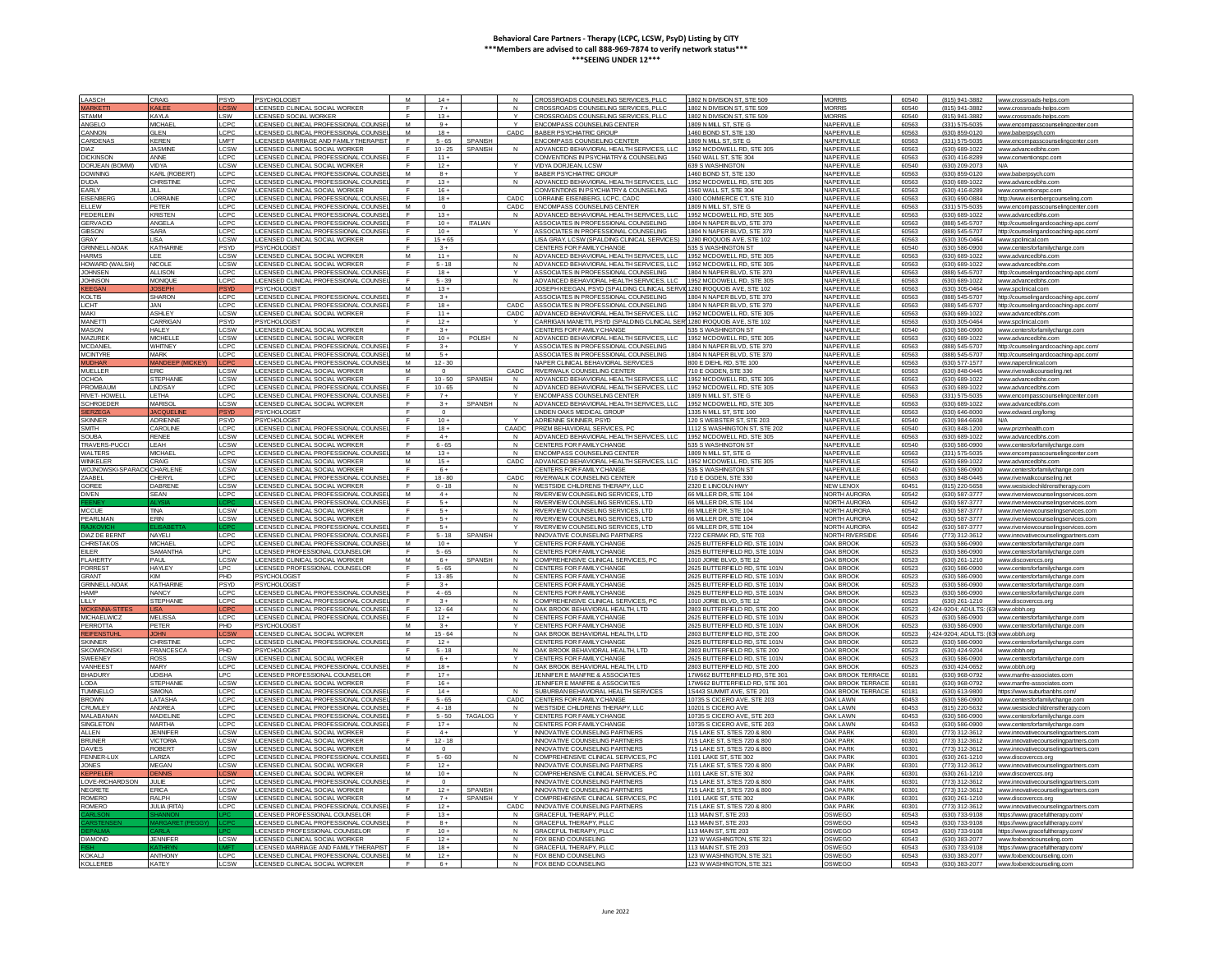|                         | <b>UCAS</b>      |              | ICENSED PROFESSIONAL COUNSELOR                        | M              | $18 +$            |                  | $\mathbf{M}$   | GRACEFUL THERAPY PLLC                                        | 113 MAIN ST, STE 203                         | OSWEGO                       | 60543          | (630) 733-9108                   | https://www.gracefultherapy.com/                    |
|-------------------------|------------------|--------------|-------------------------------------------------------|----------------|-------------------|------------------|----------------|--------------------------------------------------------------|----------------------------------------------|------------------------------|----------------|----------------------------------|-----------------------------------------------------|
|                         |                  |              | LICENSED CLINICAL SOCIAL WORKER                       | F.             | $5 - 25$          | <b>SPANISH</b>   |                | <b>GRACEFUL THERAPY, PLLC</b>                                | 13 MAIN ST, STE 203                          | OSWEGO                       | 60543          | (630) 733-9108                   | https://www.gracefultherapv.com                     |
|                         |                  |              |                                                       |                |                   |                  |                |                                                              |                                              |                              |                |                                  |                                                     |
|                         |                  |              | <b>ICENSED PROFESSIONAL COUNSELOI</b>                 |                | $11 +$            | <b>SPANISI</b>   |                | <b>GRACEFUL THERAPY, PLLO</b>                                | 113 MAIN ST, STE 203                         | OSWEGO                       | 60543          | (630) 733-9108                   | https://www.gracefultherapy.cor                     |
| MCPHAIL (YOUNG)         | CLORISSA (CLOIE) | LCPC         | ICENSED CLINICAL PROFESSIONAL COUNS                   |                | $12 +$            |                  | $\mathsf{N}$   | FOX BEND COUNSELING                                          | 23 W WASHINGTON, STE 321                     | OSWEGO                       | 60543          | (630) 383-2077                   | www.foxbendcounseling.com                           |
|                         |                  |              | <b>ICENSED MARRIAGE AND FAMILY THE RAPIS</b>          | <b>F</b>       | $13+$             |                  | N              | GRACEEUL THERAPY PLLC                                        | 113 MAIN ST, STE 203                         | OSWEGO                       | 60543          | (630) 733-9108                   | https://www.gracefultherany.com                     |
|                         |                  |              | <b>ICENSED PROFESSIONAL COUNSELOR</b>                 | E.             | $8+$              | SPANISH          | N              | GRACEFUL THERAPY PLLC                                        | 113 MAIN ST, STE 203                         | OSWEGO                       | 60543          | (630) 733-9108                   | https://www.gracefultherapy.com/                    |
| <b>SHER</b>             | LINDSAY          | I PC         | <b>ICENSED PROFESSIONAL COUNSELOR</b>                 | $\mathsf{F}$   | $6+$              |                  | N              | FOX BEND COUNSELING                                          | 123 W WASHINGTON, STE 321                    | OSWEGO                       | 60543          | (630) 383-2077                   | www.foxbendcounseling.c                             |
|                         |                  |              |                                                       | $\blacksquare$ |                   |                  |                |                                                              |                                              |                              |                |                                  |                                                     |
| THEMANSON               | ANNA             | LCPC         | ICENSED CLINICAL PROFESSIONAL COUI                    |                | $13 +$            |                  | CADC           | GRACEFUL THERAPY, PLL                                        | 13 MAIN ST, STE 203                          | OSWEGO                       | 60543          | (630) 733-9108                   | https://www.gracefultherapy.com                     |
| <b>AUBRY</b>            | <b>STAC</b>      | <b>CSW</b>   | <b>ICENSED CLINICAL SOCIAL WORKER</b>                 |                | $4+$              |                  |                | CROSSROADS COUNSELING SERVICES, PLLO                         | 01 W NORRIS DR. STE B                        | OTTAWA                       | 61350          | (815) 433-5101                   | www.crossroads-helps.com                            |
| LAASCH                  | CRAIG            | PSYD         | PSYCHOLOGIST                                          | M              | $14 +$            |                  |                | CROSSROADS COUNSELING SERVICES. PLLC                         | 601 W NORRIS DR. STE B                       | <b>OTTAWA</b>                | 61350          | (815) 433-5101                   | www.crossroads-belos.com                            |
| <b>HUYSER</b>           | <b>KEVIN</b>     | LCPC         | LICENSED CLINICAL PROFESSIONAL COUNSE                 | M              | $8+$              |                  |                | ASSOCIATES IN PROFESSIONAL COUNSELING                        | 7804 COLLEGE DR STE 2 NE                     | PAI OS HEIGHTS               | 60463          | (888) 545-5707                   | http://counselingandcoaching-apc.com                |
| <b>MCINTYRE</b>         | MARK             | <b>CPC</b>   | <b>JCENSED CLINICAL PROFESSIONAL COUNSE</b>           | M              | $-5+$             |                  |                | ASSOCIATES IN PROFESSIONAL COUNSELING                        | 7804 COLLEGE DR. STE 2 NE                    | PALOS HEIGHTS                | 60463          | (888) 545-5707                   | http://counselingandcoaching-apc.con                |
|                         |                  |              |                                                       | $\mathbf{r}$   | $7+$              |                  |                |                                                              |                                              |                              |                |                                  |                                                     |
| <b>BEAUGARD</b>         | <b>HEATHER</b>   | <b>CSW</b>   | <b>ICENSED CLINICAL SOCIAL WORKER</b>                 |                |                   |                  |                | HERITAGE COUNSELING CENTER                                   | 24020 W RMERWALK COURT, STE 100              | PLAINFIELD                   | 60544          | (815) 577-8970                   | www.heritagecounseling.com                          |
| <b>GERVACIO</b>         | ANGELA           | <b>CPC</b>   | ICENSED CLINICAL PROFESSIONAL COUNS                   |                | $10 +$            | <b>ITALIAN</b>   |                | ASSOCIATES IN PROFESSIONAL COUNSELING                        | 24402 W LOCKPORT ST. STE 218                 | PLAINFIELD                   | 60544          | (888) 545-5707                   | http://counselingandcoaching-apc.com                |
| <b>HENDRICKSOI</b>      | SCOTT            | <b>LCPC</b>  | ICENSED CLINICAL PROFESSIONAL COUNSE                  | M              | $8+$              |                  |                | HERITAGE COUNSELING CENTER                                   | 24020 W RMERWALK COURT STE 100               | <b>PLAINFIELD</b>            | 60544          | (815) 577-8970                   | www.heritagecounseling.com                          |
| <b>HUYSER</b>           | <b>KFVIN</b>     | LCPC         | <b>ICENSED CLINICAL PROFESSIONAL COUNSE</b>           | м              | $8+$              |                  |                | ASSOCIATES IN PROFESSIONAL COUNSELING                        | 24402 W LOCKPORT ST. STE 218                 | PI AINFIFI D                 | 60544          | (888) 545-5707                   | http://counselingandcoaching-anc.com/               |
| <b>KERSKER</b>          | <b>REBECCA</b>   | LPC.         | <b>ICENSED PROFESSIONAL COUNSELOR</b>                 | E.             | $12+$             |                  |                | CROSSROADS COUNSELING SERVICES. PLLC                         | 13550 RTF 30 STF 302                         | PI AINFIFI D                 | 60544          | (815) 941-3882                   | www.crossroads-helps.com                            |
| <b>I AUFR</b>           |                  |              |                                                       | M              | $18 - 70$         |                  | $\vee$         |                                                              |                                              | PLAINFIFLD                   | 60544          |                                  |                                                     |
|                         | <b>MATTHEW</b>   | PSYD         | <b>PSYCHOLOGIST</b>                                   |                |                   |                  |                | MATTHEW LAUER, PSYD (PLAINFIELD COUNSELING                   | 24012 W RENWICK RD, STE 204A                 |                              |                | (815) 676-4688 x 10              | https://plainfieldcounselingcenter.com              |
| <b>HMAN</b>             | ERIN             |              | ICENSED CLINICAL SOCIAL WORKER                        |                | $3 - 50$          |                  | $\,N\,$        | WESTSIDE CHILDRENS THERAPY, LLC                              | 1914 S RTE 59                                | PLAINFIELD                   | 60585          | (630) 381-0496                   | www.westsidechildrenstherapy.com                    |
| LIACONE                 | <b>MICHAE</b>    | LCPC         | JCENSED CLINICAL PROFESSIONAL COUNSI                  | M              | $16 +$            |                  |                | CROSSROADS COUNSELING SERVICES, PLL                          | 13550 RTE 30, STE 302                        | PLAINFIELD                   | 60544          | (815) 941-3882                   | www.crossroads-helps.com                            |
| <b>LICHT</b>            | JAN.             | LCPC         | ICENSED CLINICAL PROFESSIONAL COUNSE                  | E.             | $18 +$            |                  | CADC           | ASSOCIATES IN PROFESSIONAL COUNSELING                        | 24402 W LOCKPORT ST. STE 218                 | PI AINFIFI D                 | 60544          | (888) 545-5707                   | http://counselingandcoaching-apc.com                |
| MCDANIE                 | <b>WHITNEY</b>   | LCPC         | ICENSED CLINICAL PROFESSIONAL COUNSE                  | $\mathbf{r}$   | $3 +$             |                  | $\vee$         | ASSOCIATES IN PROFESSIONAL COUNSELING                        | 24402 W LOCKPORT ST. STE 218                 | PLAINEIELD                   | 60544          | (888) 545-5707                   |                                                     |
|                         |                  |              |                                                       |                |                   |                  |                |                                                              |                                              |                              |                |                                  | http://counselingandcoaching-apc.cr                 |
| <b>MENASCE</b>          | RUSI ANA         | LCPC         | ICENSED CLINICAL PROFESSIONAL COUNSE                  | $\mathsf{F}$   | $0 - 18$          | <b>UKRAINIAI</b> | $\mathbf{N}$   | WESTSIDE CHILDRENS THERAPY, LLC                              | 11914 S RTF 59                               | PLAINEIELD                   | 60585          | $(630)$ 381-0496                 | www.westsidechildrenstherapy.con                    |
| NAVEY                   | LARRY            | <b>CPC</b>   | ICENSED CLINICAL PROFESSIONAL COUNS                   | M              | $\overline{0}$    |                  |                | JEAN MILLER COUNSELING CENTER. LLC                           | 13242 S RT 59, UNIT 205                      | PLAINFIELD                   | 60585          | (630) 759-6615                   | https://www.ieanmillercounselingctr.con             |
| OLSON                   | <b>ALTHEA</b>    | LCSW         | <b>ICENSED CLINICAL SOCIAL WORKER</b>                 |                | $12 +$            |                  | N              | <b>ASPYRE WELLNESS</b>                                       | 24047 W LOCKPORT ST, STE 201F/201D           | PLAINFIELD                   | 60544          | (630) 527-8877                   | www.aspyrewellness.com                              |
| <b>REITER</b>           | <b>RUTHANN</b>   | CSW          | <b>ICENSED CLINICAL SOCIAL WORKER</b>                 |                | $0+$              |                  | CADC           | HERITAGE COUNSELING CENTER                                   | 4020 W RIVERWALK COURT STE 100               | PLAINFIELD                   | 60544          | (815) 577-8970                   | www.heritagecounseling.com                          |
| WASII FWSK              | <b>MIKE</b>      | LCSW         | <b>ICENSED CLINICAL SOCIAL WORKER</b>                 | M              | $12+$             |                  | N              | ASPYRE WELLNESS                                              | 24047 W LOCKPORT ST. STE 201E/201D           | PLAINFIFLD                   | 60544          | (630) 527-8877                   | www.aspvrewellness.com                              |
|                         |                  |              |                                                       |                |                   |                  |                |                                                              |                                              |                              |                |                                  |                                                     |
| <b>WEEKS</b>            | <b>ROBIN</b>     | <b>CSW</b>   | <b>ICENSED CLINICAL SOCIAL WORKER</b>                 | M              | $13+$             |                  |                | CROSSROADS COUNSELING SERVICES. PLLC                         | 13550 RTF 30 STF 302                         | PLAINFIFLD                   | 60544          | (815) 941-3882                   | www.crossroads-helps.com                            |
| <b>WIRTZ</b>            | LAURA            | LCSW         | ICENSED CLINICAL SOCIAL WORKER                        | F              | $5+$              |                  |                | ASSOCIATES IN PROFESSIONAL COUNSELING                        | 24402 W LOCKPORT ST, STE 218                 | <b>PLAINFIELD</b>            | 60544          | (888) 545-5707                   | http://counselingandcoaching-ap                     |
| PPERSO                  | <b>VICTOR</b>    | LPC          | <b>ICENSED PROFESSIONAL COUNSELOR</b>                 | M              | $5+$              |                  | $\mathbf{N}$   | CENTENNIAL COUNSELING CENTER                                 | 207 E CHURCH ST, STE A                       | SANDWICH                     | 60548          | (815) 786-8606                   | www.centennialcounseling.con                        |
| <b>MARKELZ</b>          | TIFFANY          | LCSW         | <b>ICENSED CLINICAL SOCIAL WORKER</b>                 |                | $10 +$            |                  | CADC           | CENTENNIAL COUNSELING CENTER                                 | 07 E CHURCH ST, STE A                        | SANDWICH                     | 60548          | (815) 786-8606                   | www.centennialcounseling.com                        |
| <b>MAHER</b>            | <b>CHRISTIN</b>  | LCPC         | <b>ICENSED CLINICAL PROFESSIONAL COUN</b>             |                | $4 - 17$          |                  | $\mathsf{N}$   | WESTSIDE CHILDRENS THERAPY, LLC                              | 51 W SCHAUMBURG RD                           | <b>SCHAUMBUR</b>             | 60194          |                                  | www.westsidechildrenstherany.c                      |
|                         |                  |              |                                                       |                |                   |                  |                |                                                              |                                              |                              |                | (815) 220-5632                   |                                                     |
| <b>DEWEY</b>            | MEI ANIE         | LCPC         | ICENSED CLINICAL PROFESSIONAL COUNSE                  | $\mathbf{F}$   | 5.18              |                  | $\vee$         | WESTSIDE CHI DRENS THERAPY LLC                               | 850 BROOKFOREST AVE, UNIT M                  | SHOREWOOD                    | 60404          | (815) 220-5632                   | www.westsidechildrenstherapy.com                    |
|                         |                  |              | ICENSED CLINICAL PROFESSIONAL COUNSE                  | $\blacksquare$ | $5 - 21$          |                  | N              | RIVERVIEW COUNSELING SERVICES LTD                            | 474 BRIARGATE DR                             | SOUTH FLGIN                  | 60177          | (630) 587-3777                   | www.riverviewcounselingservices.co                  |
| <b>GIRALDO</b>          | DARLEY           | LCPC         | ICENSED CLINICAL PROFESSIONAL COUNS                   | M              | $6+$              |                  |                | RIVERVIEW COUNSELING SERVICES. LTD                           | 474 BRIARGATE DR                             | SOUTH ELGIN                  | 60177          | (630) 587-3777                   | www.riverviewcounselingservices.co                  |
| SIMPSON                 | <b>HOLLY</b>     | <b>CSW</b>   | <b>ICENSED CLINICAL SOCIAL WORKER</b>                 |                | $4 - 16$          |                  | N              | RIVERVIEW COUNSELING SERVICES, LTD                           | <b>174 BRIARGATE DR</b>                      | SOUTH ELGIN                  | 60177          | (630) 587-3777                   | www.riverviewcounselingservices.co                  |
|                         | <b>KESHA</b>     |              |                                                       |                |                   |                  |                |                                                              | 1120 F MAIN ST. STF 20                       |                              | 60174          | (630) 377-6613                   |                                                     |
| <b>AINSWORTH</b>        |                  | <b>SW</b>    | <b>ICENSED SOCIAL WORKER</b>                          |                | $18 +$            |                  | CADC           | CENTENNIAL COUNSELING CENTER                                 |                                              | <b>ST CHARLES</b>            |                |                                  | www.centennialcounseling.cor                        |
| COOPER                  | COLLEEN          | LCPC         | <b>ICENSED CLINICAL PROFESSIONAL COUNSE</b>           | $\mathbf{F}$   | $2 - 14$          |                  |                | RIVERVIEW COUNSELING SERVICES LTD.                           | 111 F MAIN ST                                | <b>ST CHARLES</b>            | 60174          | (630) 587-3777                   | www.riverviewcourselingservices.com                 |
| DEKU                    | <b>UHOL</b>      | <b>CPC</b>   | ICENSED CLINICAL PROFESSIONAL COUNSE                  | M              | $18 - 65$         |                  | $\mathbf{M}$   | CENTENNIAL COUNSELING CENTER                                 | 1120 F MAIN ST, STE 201                      | ST CHARLES                   | 60174          | (630) 377-6613                   | www.centennialcounseling.com                        |
| DENZ                    | CHERYL           | LCPC         | ICENSED CLINICAL PROFESSIONAL COUNSI                  | F              | $6+$              |                  |                | RIVERVIEW COUNSELING SERVICES. LTD                           | 111 F MAIN ST                                | <b>ST CHARLES</b>            | 60174          | (630) 587-3777                   | www.riverviewcounselingservices.co                  |
| ПСН                     | <b>KATIE</b>     | LMFT         | <b>ICENSED MARRIAGE AND FAMILY THERAPIS</b>           |                | $14 +$            |                  | N              | RIVERVIEW COUNSELING SERVICES. LTD                           | <b>11 E MAINS</b>                            | <b>ST CHARLES</b>            | 60174          | (630) 587-3777                   | www.riverviewcounselingservices.com                 |
|                         |                  |              |                                                       |                |                   |                  |                |                                                              |                                              |                              |                |                                  |                                                     |
| <b>GOEDJEN</b>          | SARAH            | LCPC         | ICENSED CLINICAL PROFESSIONAL COUNSE                  |                | $3 - 50$          |                  | N              | RIVERVIEW COUNSELING SERVICES. LTD                           | 111 E MAIN S'                                | <b>ST CHARLES</b>            | 60174          | (630) 587-3777                   | www.riverviewcounselingservices.cor                 |
| <b>HENRY</b>            | <b>MAUREEM</b>   | LCSW         | ICENSED CLINICAL SOCIAL WORKER.                       |                | $6 - 14$          |                  | N              | RIVERVIEW COUNSELING SERVICES. LTD                           | 111 E MAIN ST                                | <b>ST CHARLES</b>            | 60174          | (630) 587-3777                   | www.riverviewcounselingservices.co                  |
| <b>HOLLI</b>            | <b>TRUDE</b>     | <b>I</b> MFT | ICENSED MARRIAGE AND FAMILY THERAPIS                  | E.             | $15 - 65$         |                  |                | CENTENNIAL COUNSELING CENTER                                 | 1120 F MAIN ST STF 201                       | ST CHARLES                   | 60174          | (630) 377-6613                   | www.centennialcounseling.com                        |
|                         |                  |              | ICENSED CLINICAL SOCIAL WORKER                        | $\mathbf{F}$   | $3+$              |                  | $\mathbf{N}$   | RIVERVIEW COUNSELING SERVICES, LTD                           | 111 E MAIN ST                                | <b>ST CHARLES</b>            | 60174          | (630) 587-3777                   | www.riverviewcounselingservices.co                  |
| LANGE                   | LINDY            | LCPC         | ICENSED CLINICAL PROFESSIONAL COUNS                   | $\mathbb{F}$   |                   |                  | $\checkmark$   |                                                              |                                              |                              | 60174          |                                  |                                                     |
|                         |                  |              |                                                       |                |                   |                  |                |                                                              |                                              |                              |                |                                  |                                                     |
|                         |                  |              |                                                       |                | $5+$              |                  |                | RIVERVIEW COUNSELING SERVICES. LTD                           | 11 E MAINS                                   | ST CHARLES                   |                | (630) 587-3777                   | www.riverviewcounselingservices.o                   |
| EBMAN                   | KATIE            | LCPC         | ICENSED CLINICAL PROFESSIONAL COUNS                   | $\mathbb{F}$   | $6+$              |                  |                | CENTENNIAL COUNSELING CENTER                                 | 1120 E MAIN ST, STE 20                       | <b>ST CHARLES</b>            | 60174          | (630) 377-6613                   | ww.centennialcounseling.cor                         |
| <b>UDEMA</b>            | BEVERLEI         | PSYD         | <b>SYCHOLOGIST</b>                                    |                | $18 +$            | <b>SPANISH</b>   |                | CENTENNIAL COUNSELING CENTER                                 | 1120 E MAIN ST, STE 201                      | <b>ST CHARLES</b>            | 60174          | (630) 377-6613                   | www.centennialcounseling.com                        |
| <b>MCDUNN</b>           | <b>KRISTA</b>    | LPC.         | LICENSED PROFESSIONAL COUNSELOR                       | $\mathbf{F}$   | $8+$              |                  |                | CENTENNIAL COUNSELING CENTER                                 | 1120 F MAIN ST, STE 201                      | ST CHARLES                   | 60174          | (630) 377-6613                   | www.centennialcounseling.con                        |
|                         |                  |              |                                                       |                |                   |                  |                |                                                              |                                              |                              |                |                                  |                                                     |
|                         |                  |              | LICENSED CLINICAL SOCIAL WORKER                       | E.             | $4 - 13$          |                  |                | RIVERVIEW COUNSELING SERVICES, LTD                           | <b>111 F MAIN ST</b>                         | ST CHARLES                   | 60174          | (630) 587-3777                   | www.riverviewcounselingservices.com                 |
| <b>OTEPKA</b>           | <b>JAMES</b>     | I MFT        | <b>ICENSED MARRIAGE AND FAMILY THERAF</b>             | M              | $13 - 64$         |                  | N              | CENTENNIAL COUNSELING CENTER                                 | 1120 E MAIN ST, STE 201                      | <b>ST CHARLES</b>            | 60174          | (630) 377-6613                   | www.centennialcounseling.con                        |
|                         |                  |              | <b>ICENSED CLINICAL SOCIAL WORKER</b>                 | F              | $6 - 21$          |                  |                | RIVERVIEW COUNSELING SERVICES. LTD                           | 111 F MAIN S'                                | <b>ST CHARLES</b>            | 60174          | (630) 587-3777                   | www.riverviewcounselingservices.c                   |
| <b>RASMUSSEN</b>        | <b>HOLLY</b>     | LCSW         | LICENSED CLINICAL SOCIAL WORKER                       |                | $7 - 21$          |                  | N              |                                                              | 111 E MAIN ST                                | <b>ST CHARLES</b>            | 60174          | (630) 587-3777                   | www.riverviewcounselingservices.cor                 |
|                         |                  |              | LICENSED CLINICAL PROFESSIONAL COUNSI                 | F.             | $4 - 65$          |                  | $\mathsf{N}$   | RIVERVIEW COUNSELING SERVICES, LTD                           | 111 E MAIN ST                                | <b>ST CHARLES</b>            | 60174          | (630) 587-3777                   | www.riverviewcounselingservices.co                  |
|                         |                  |              |                                                       |                |                   |                  |                | RIVERVIEW COUNSELING SERVICES, LTD                           |                                              |                              |                |                                  |                                                     |
| <b>SMITH</b>            | <b>STEVEN</b>    | <b>ILCSW</b> | ICENSED CLINICAL SOCIAL WORKER                        | M              | $13 - 64$         |                  |                | CENTENNIAL COUNSELING CENTER                                 | 1120 F MAIN ST. STF 201                      | ST CHARLES                   | 60174          | (630) 377-6613                   | www.centennialcounseling.com                        |
|                         |                  |              | <b>ICENSED CLINICAL SOCIAL WORKER</b>                 | $\blacksquare$ | $-5+$             |                  | N1             | RIVERVIEW COUNSELING SERVICES. I                             | 111 F MAIN ST                                | ST CHARLES                   | 60174          | (630) 587-3777                   | www.riverviewcounselingservices.                    |
| WEIGOLD                 | <b>INGO</b>      | LPC          | <b>ICENSED PROFESSIONAL COUNSELOR</b>                 | M              | $14 +$            |                  | $\checkmark$   | CENTENNIAL COUNSELING CENTER                                 | 1120 E MAIN ST, STE 201                      | <b>ST CHARLES</b>            | 60174          | (630) 377-6613                   | www.centennialcounseling.co                         |
| <b>YOUNG</b>            | <b>CAMERON</b>   | <b>MFT</b>   | <b>ICENSED MARRIAGE AND FAMILY THERAPIS</b>           | M              | $15+$             | <b>RTUGUE</b>    | Y              | CENTENNIAL COUNSELING CENTER                                 | 120 F MAIN ST. STF 201                       | ST CHARLES                   | 60174          | (630) 377-6613                   | www.centennialcounseling.con                        |
| <b>GIBSON</b>           | SARA             | <b>CPC</b>   | ICENSED CLINICAL PROFESSIONAL COUNSE                  | E              | $10 +$            |                  |                | ASSOCIATES IN PROFESSIONAL COUNSELING                        | 115 S 2ND ST                                 | ST. CHARLES                  | 60174          | (888) 545-5707                   | http://counselingandcoaching-apc.                   |
| MAXFY                   | <b>KENNETH</b>   | CPC          | <b>ICENSED CLINICAL PROFESSIONAL COUNSE</b>           | M              | $3+$              |                  |                | M & M COUNSELING LLO                                         | 9869 W ROOSEVELT RD                          | <b>WESTCHESTER</b>           | 60154          |                                  |                                                     |
|                         |                  |              |                                                       | $\mathbf{r}$   |                   |                  |                |                                                              |                                              |                              |                | (708) 722-2004                   | https://www.mandmcounseling.com                     |
| <b>MAXEY</b>            | <b>TICHIYA</b>   | CSW          | LICENSED CLINICAL SOCIAL WORKER                       |                | $3 +$             |                  |                | M & M COUNSELING LLC                                         | 9869 W ROOSEVELT RD                          | <b>WESTCHESTER</b>           | 60154          | (708) 722-2004                   | https://www.mandmcounseling.c                       |
| <b>LAGUNAS WILEY</b>    | <b>BRENDA</b>    | PHD.         | PSYCHOLOGIST                                          | F              | $3 - 17$          | SPANISH          | N              | WESTSIDE CHILDRENS THERAPY, LLC                              | 1749 S NAPERVILLE RD. STE 206                | <b>WHEATON</b>               | 60189          | (630) 793-8404                   | www.westsidechildrenstherapy.com                    |
| <b>MACK</b>             | <b>PATRICIA</b>  | LMFT         | <b>ICENSED MARRIAGE AND FAMILY THERAPIS</b>           |                | $18 +$            |                  | N              | PATRICIA MACK, LMFT                                          | 100 MANCHESTER RD. STE 400J                  | <b>WHEATON</b>               | 60187          | (630) 880-8445                   | <b>N/A</b>                                          |
| <b>MENASCI</b>          | <b>RUSLANA</b>   | LCPC         | LICENSED CLINICAL PROFESSIONAL COUNSE                 |                | $0 - 18$          | <b>UKRAINIAI</b> | N              | WESTSIDE CHILDRENS THERAPY. LLC                              | 1725 S NAPERVILLE RD, STE 110                | <b>WHEATON</b>               | 60189          | (630) 793-8404                   | www.westsidechildrenstherapy.com                    |
| <b>O'HALLORAN</b>       | <b>DOROTHY</b>   | LCPC         | ICENSED CLINICAL PROFESSIONAL COUNSE                  |                | $18 +$            |                  |                | DOROTHY O'HALLORAN, PC                                       | 615 WEST FRONT ST                            | <b>WHEATON</b>               | 60187          | (630) 246-6988                   | N/A                                                 |
|                         |                  |              |                                                       | $\mathsf{F}$   |                   |                  | N              |                                                              |                                              |                              |                |                                  |                                                     |
| ANAYA                   | ANA              | LPC          | <b>ICENSED PROFESSIONAL COUNSELOR</b>                 |                | $-5+$             | SPANISH          |                | PATHWAYS PSYCHOLOGY SERVICES                                 | 28W671 GARYS MILL RD                         | <b>WINFIFID</b>              | 60190          | (630) 293-9860                   | www.pathways-psychology.com                         |
| RA IPAL                 | <b>TAWA</b>      | LCSW         | ICENSED CLINICAL SOCIAL WORKER                        | E.             | $12 - 80$         | HINDI, URD       | N              | PATHWAYS PSYCHOLOGY SERVICES                                 | 28W671 GARYS MILL RD                         | <b>WINFIELD</b>              | 60190          | (630) 293-9860                   | www.pathways-psychology.com                         |
| <b>BUCHHOL</b>          | <b>MELISSA</b>   | LCPC         | <b>ICENSED CLINICAL SOCIAL WORKER</b>                 | $\mathbb{F}$   | $5+$              |                  | N              | PATHWAYS PSYCHOLOGY SERVICES                                 | 8W671 GARYS MILL RD                          | WINFIELD                     | 60190          | (630) 293-9860                   | www.pathways-psychology.con                         |
|                         |                  |              | <b>ICENSED PROFESSIONAL COUNSELOR</b>                 | F              | $13 +$            |                  | $\overline{N}$ | <b>GRACEEUL THERAPY PLLC</b>                                 | 8W075 GARYS MILL RD                          | <b>WINFIFID</b>              | 60190          | (630) 733-9108                   | https://www.gracefultherapy.com                     |
|                         |                  |              | LICENSED PROFESSIONAL COUNSELOR                       |                | $13 +$            |                  | N              | <b>GRACEFUL THERAPY, PLLC</b>                                | 28W075 GARYS MILL RD                         | WINFIELD                     | 60190          | (630) 733-9108                   | https://www.gracefultherapy.com                     |
|                         |                  |              |                                                       | <b>F</b>       |                   |                  | N              |                                                              |                                              |                              |                |                                  |                                                     |
|                         |                  |              | LICENSED CLINICAL PROFESSIONAL COUNS                  |                | $8+$              |                  |                | GRACEEUL THERAPY PLLC                                        | <b>28W075 GARYS MILL RD</b>                  | WINFIFI D                    | 60190          | (630) 733-9108                   | https://www.gracefultherany.c                       |
| CROMER                  | <b>STEVEN</b>    | LCPC.        | ICENSED CLINICAL PROFESSIONAL COUNSE                  | M              | $4 - 70$          |                  | N              | PATHWAYS PSYCHOLOGY SERVICES                                 | 28W671 GARYS MILL RD                         | <b>WINFIELD</b>              | 60190          | (630) 293-9860                   | www.pathways-psychology.com                         |
|                         |                  |              | LICENSED CLINICAL PROFESSIONAL COUNSE                 | $\blacksquare$ | $12 +$            |                  | $\mathsf{N}$   | GRACEFUL THERAPY, PLLO                                       | <b>8W075 GARYS MILL RD</b>                   | <b>WINFIELD</b>              | 60190          | (630) 733-9108                   | https://www.gracefultherapy.cor                     |
| <b>GEDVILAS</b>         | <b>TYLER</b>     | LCPC         | <b>JCENSED CLINICAL PROFESSIONAL COUNSE</b>           | M              | $5+$              |                  | N              | PATHWAYS PSYCHOLOGY SERVICES                                 | 28W671 GARYS MILL RD                         | <b>WINFIELD</b>              | 60190          | (630) 293-9860                   | www.pathways-psychology.con                         |
|                         |                  | LCPC         |                                                       |                | $5+$              |                  | N              |                                                              | 28W671 GARYS MILL RD                         |                              |                |                                  |                                                     |
| <b>GRIGAS (VASQUEZ)</b> | GNA              |              | ICENSED CLINICAL PROFESSIONAL COUNSI                  | F.             |                   |                  | N              | PATHWAYS PSYCHOLOGY SERVICES                                 |                                              | WINFIELD                     | 60190          | (630) 293-9860                   | www.pathways-psychology.com                         |
| <b>HULOCK</b>           | <b>MORGAN</b>    | LPC          | LICENSED PROFESSIONAL COUNSELOR                       |                | $10 +$            |                  |                | PATHWAYS PSYCHOLOGY SERVICES                                 | 28W671 GARYS MILL RD                         | WINFIELD                     | 60190          | (630) 293-9860                   | www.pathways-psychology.con                         |
|                         |                  | ∩P           | LICENSED CLINICAL PROFESSIONAL COUNSE                 | M              | $16 +$            |                  | $\mathsf{N}$   | GRACEEUL THERAPY PLLC                                        | 28W075 GARYS MILL RD                         | WINFIFI D                    | 60190          | (630) 733-9108                   | https://www.gracefultherapy.com                     |
| <b>KESTEL</b>           | <b>JEANNE</b>    | <b>PSYD</b>  | <b>SYCHOLOGIST</b>                                    | $\mathbf{r}$   | $12 +$            |                  | N              | PATHWAYS PSYCHOLOGY SERVICES                                 | 28W671 GARYS MILL RD                         | <b>WINFIELD</b>              | 60190          | (630) 293-9860                   | www.pathways-psychology.con                         |
| KOCH                    | <b>FMIY</b>      | LCSW         | ICENSED CLINICAL SOCIAL WORKER                        | F              | $5 - 50$          |                  | $\overline{N}$ | PATHWAYS PSYCHOLOGY SERVICES                                 | 28W671 GARYS MILL RD                         | WINFIELD                     | 60190          | (630) 293-9860                   | www.pathways-psychology.com                         |
|                         |                  |              | <b>ICENSED PROFESSIONAL COUNSELOR</b>                 | M              | $18 +$            |                  | N              | <b>GRACEFUL THERAPY, PLLC</b>                                | 8W075 GARYS MILL RD                          | <b>WINFIELD</b>              | 60190          | (630) 733-9108                   | https://www.gracefultherapy.com                     |
|                         |                  |              |                                                       |                |                   |                  |                |                                                              |                                              |                              |                |                                  |                                                     |
|                         |                  |              | LICENSED CLINICAL SOCIAL WORKER                       | E              | $5 - 25$          | <b>SPANISH</b>   | Y              | <b>GRACEFUL THERAPY, PLLC</b>                                | 28W075 GARYS MILL RD                         | WINFIELD                     | 60190          | (630) 733-9108                   | https://www.gracefultherapv.cor                     |
| <b>LARKIN</b>           | <b>SHANNON</b>   | <b>ICSW</b>  | LICENSED CLINICAL SOCIAL WORKER                       |                | $10 +$            |                  | CADC           | PATHWAYS PSYCHOLOGY SERVICES                                 | <b>28W671 GARYS MILL RD</b>                  | WINFIFI <sub>D</sub>         | 60190          | (630) 293-9860                   | www.pathways-psychology.com                         |
|                         |                  |              | LICENSED PROFESSIONAL COUNSELOR                       | $\blacksquare$ | $Q_{\rm th}$      |                  | N              | GRACEFUL THERAPY PLLC                                        | 28W075 GARYS MILL RD                         | WINFIFI D                    | 60190          | (630) 733-9108                   | https://www.gracefultherapy.com                     |
| MAI M                   | <b>CHRISTINE</b> | LCPC         | LICENSED CLINICAL PROFESSIONAL COUNSE                 | F.             | $12 +$            |                  | N              | PATHWAYS PSYCHOLOGY SERVICES                                 | <b>28W671 GARYS MILL RD</b>                  | WINFIELD                     | 60190          | (630) 293-9860                   | www.pathways-psychology.con                         |
| MAURELLA (PELLEGRII     | <b>JAIME</b>     | 'SYD         | <b>SYCHOLOGIST</b>                                    |                | $5+$              |                  | N              | PATHWAYS PSYCHOLOGY SERVICES                                 | 28W671 GARYS MILL RD                         | WINFIELD                     | 60190          | (630) 293-9860                   | www.pathways-psychology.com                         |
|                         |                  |              |                                                       |                |                   |                  |                |                                                              |                                              |                              |                |                                  |                                                     |
| <b>MEERS</b>            | <b>ZACHAR</b>    | LCPC         | LICENSED CLINICAL PROFESSIONAL COUNSE                 | M              | $5 - 62$          |                  | $\overline{N}$ | PATHWAYS PSYCHOLOGY SERVICES                                 | 28W671 GARYS MILL RD                         | WINFIFI D                    | 60190          | (630) 293-9860                   | www.pathways-psychology.com                         |
|                         |                  |              | LICENSED MARRIAGE AND FAMILY THERAPIST                | F.             | $13+$             |                  | N              | <b>GRACEFUL THERAPY, PLLC</b>                                | 28W075 GARYS MILL RD                         | WINFIELD                     | 60190          | (630) 733-9108                   | https://www.gracefultherapv.com                     |
| PARISE                  | JAMIF            | <b>PSYD</b>  | <b>SYCHOLOGIST</b>                                    | E              | $7+$              |                  | N              | PATHWAYS PSYCHOLOGY SERVICES                                 | 28W671 GARYS MILL RD                         | WINFIFI D                    | 60190          | (630) 293-9860                   | www.pathways-psychology.com                         |
| RANDICH                 | THERESA          | LCPC         | ICENSED CLINICAL PROFESSIONAL COUNSE                  | E.             | 5.80              |                  | N              |                                                              | 28W671 GARYS MILL RD                         | <b>WINFIELD</b>              | 60190          | (630) 293-9860                   | www.pathways-psychology.com                         |
|                         | <b>JOSEPH</b>    | 'SYD         |                                                       | M              |                   |                  | N              | PATHWAYS PSYCHOLOGY SERVICES<br>PATHWAYS PSYCHOLOGY SERVICES | <b>8W671 GARYS MILL RD</b>                   | WINFIELD                     |                |                                  |                                                     |
| <b>ROSZKOWSK</b>        |                  |              | 'SYCHOLOGIST                                          |                | $3+$              |                  |                |                                                              |                                              |                              | 60190          | (630) 293-9860                   | www.pathways-psychology.cor                         |
| ATTER                   |                  |              | <b>ICENSED PROFESSIONAL COUNSELOR</b>                 |                | $8+$              |                  | $\overline{N}$ | <b>GRACEFUL THERAPY, PLLC</b>                                | <b>8W075 GARYS MILL RD</b>                   | <b>WINFIELD</b>              | 60190          | (630) 733-9108                   | https://www.gracefultherapy.con                     |
| SMIGIEL (SANSONE)       | JENNIFER         | PSYD         | <b>PSYCHOLOGIST</b>                                   |                | $5+$              |                  | N              | PATHWAYS PSYCHOLOGY SERVICES                                 | 28W671 GARYS MILL RD                         | WINFIELD                     | 60190          | (630) 293-9860                   | www.pathways-psychology.com                         |
| THEMANSON               | ANNA             | LCPC         | LICENSED CLINICAL PROFESSIONAL COUNSE<br>PSYCHOLOGIST | $\mathbf{F}$   | $13+$<br>$5 - 35$ | ALBANIAN         | CADC.<br>N     | GRACEEUL THERAPY PLLC<br>PATHWAYS PSYCHOLOGY SERVICES        | 28W075 GARYS MILL RD<br>28W671 GARYS MILL RD | WINFIFI D<br><b>WINEIELD</b> | 60190<br>60190 | (630) 733-9108<br>(630) 293-9860 | https://www.gracefultherapy<br>www.pathways-psychol |